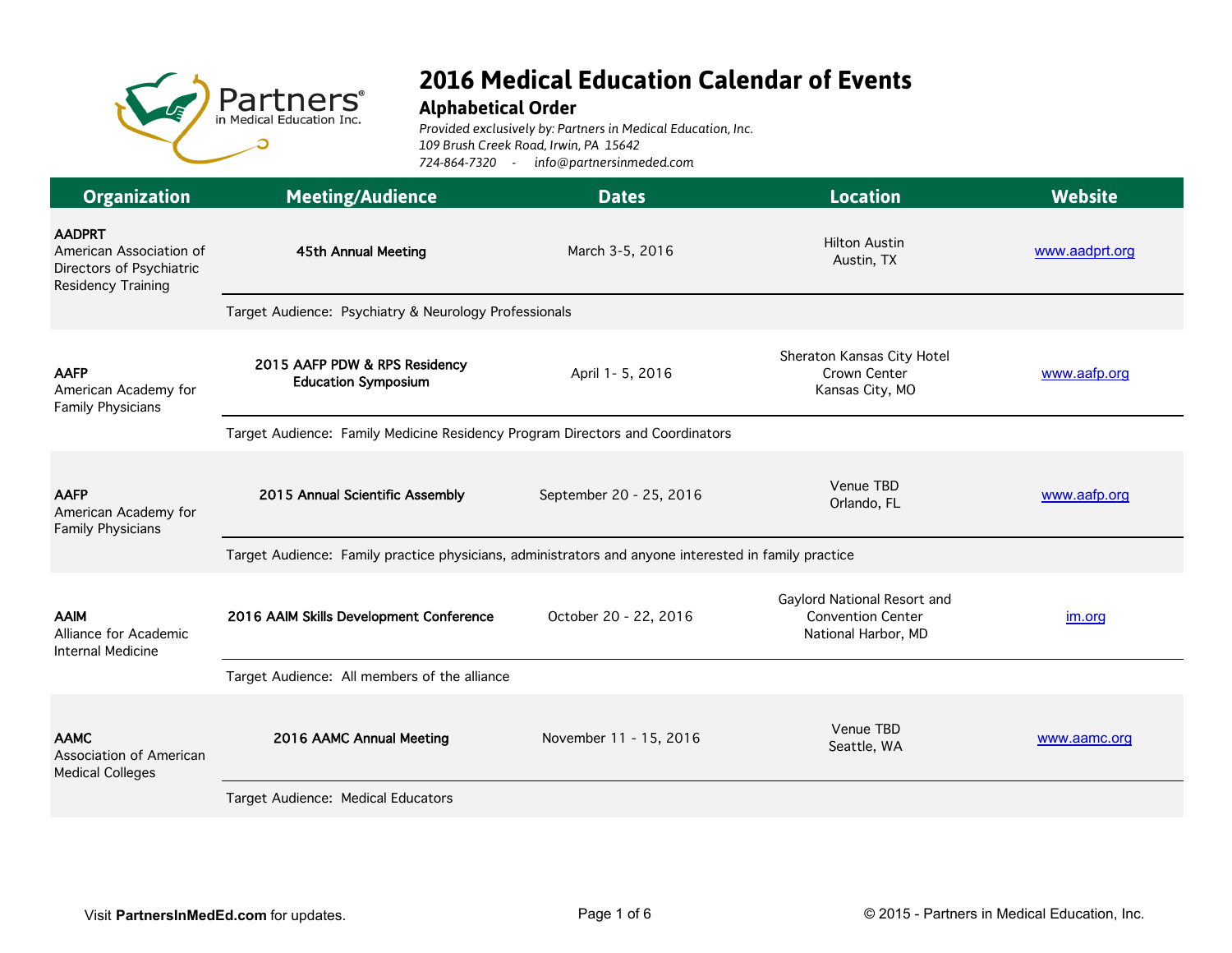| <b>Organization</b>                                                               | <b>Meeting/Audience</b>                                                                       | <b>Dates</b>           | <b>Location</b>                                                                | <b>Website</b>    |  |
|-----------------------------------------------------------------------------------|-----------------------------------------------------------------------------------------------|------------------------|--------------------------------------------------------------------------------|-------------------|--|
| <b>AAP</b><br>Association of<br>Academic Physiatrists                             | 2016 Annual Meeting                                                                           | Febuary 15 - 20, 2016  | Sacramento Convention Center<br>Sacramento, CA                                 | www.physiatry.org |  |
|                                                                                   | Target Audience: Physiatrists interested in education and research                            |                        |                                                                                |                   |  |
| <b>ACCME</b><br>Accreditation Council for<br><b>Continuing Medical</b>            | 2016 ACCME Workshop - Spring                                                                  | April 14 - 15, 2016    | <b>Westin River North</b><br>Chicago, IL                                       | www.accme.org     |  |
| Education                                                                         | Target Audience: Anyone in the CME community wanting to learn more about ACCME accreditation  |                        |                                                                                |                   |  |
| <b>ACCME</b><br>Accreditation Council for<br><b>Continuing Medical</b>            | 2016 ACCME Workshop - Fall                                                                    | August 4 - 5, 2016     | <b>Westin River North</b><br>Chicago, IL                                       | www.accme.org     |  |
| Education                                                                         | Target Audience: Anyone in the CME community wanting to learn more about ACCME accreditation  |                        |                                                                                |                   |  |
| <b>ACEHP</b><br>Alliance for Continuing<br>Education in the Health<br>Professions | <b>ACEHP 41st Annual Conference</b>                                                           | January 13 - 16, 2016  | Gaylord National Resort and<br><b>Convention Center</b><br>National Harbor, MD | www.acehp.org     |  |
|                                                                                   | Target Audience: Meeting planners, program coordinators, administrators and assistants in CME |                        |                                                                                |                   |  |
| <b>ACEP</b><br>American College of<br><b>Emergency Physicians</b>                 | 2016 Scientific Assembly                                                                      | October 15 - 18, 2016  | Venue TBD<br>Las Vegas, NV                                                     | www.acep.org      |  |
|                                                                                   | Target Audience: Emergency Medicine Professionals                                             |                        |                                                                                |                   |  |
| <b>ACGME</b><br>Accreditation Council for<br><b>Graduate Medical</b><br>Education | <b>ACGME Annual Educational</b><br>Conference                                                 | February 25 - 28, 2016 | Gaylord National Resort and<br><b>Convention Center</b><br>National Harbor, MD | www.acgme.org     |  |
|                                                                                   | Target Audience: Program Directors, DIOs, GME Directors, Administrative and Coordinator Staff |                        |                                                                                |                   |  |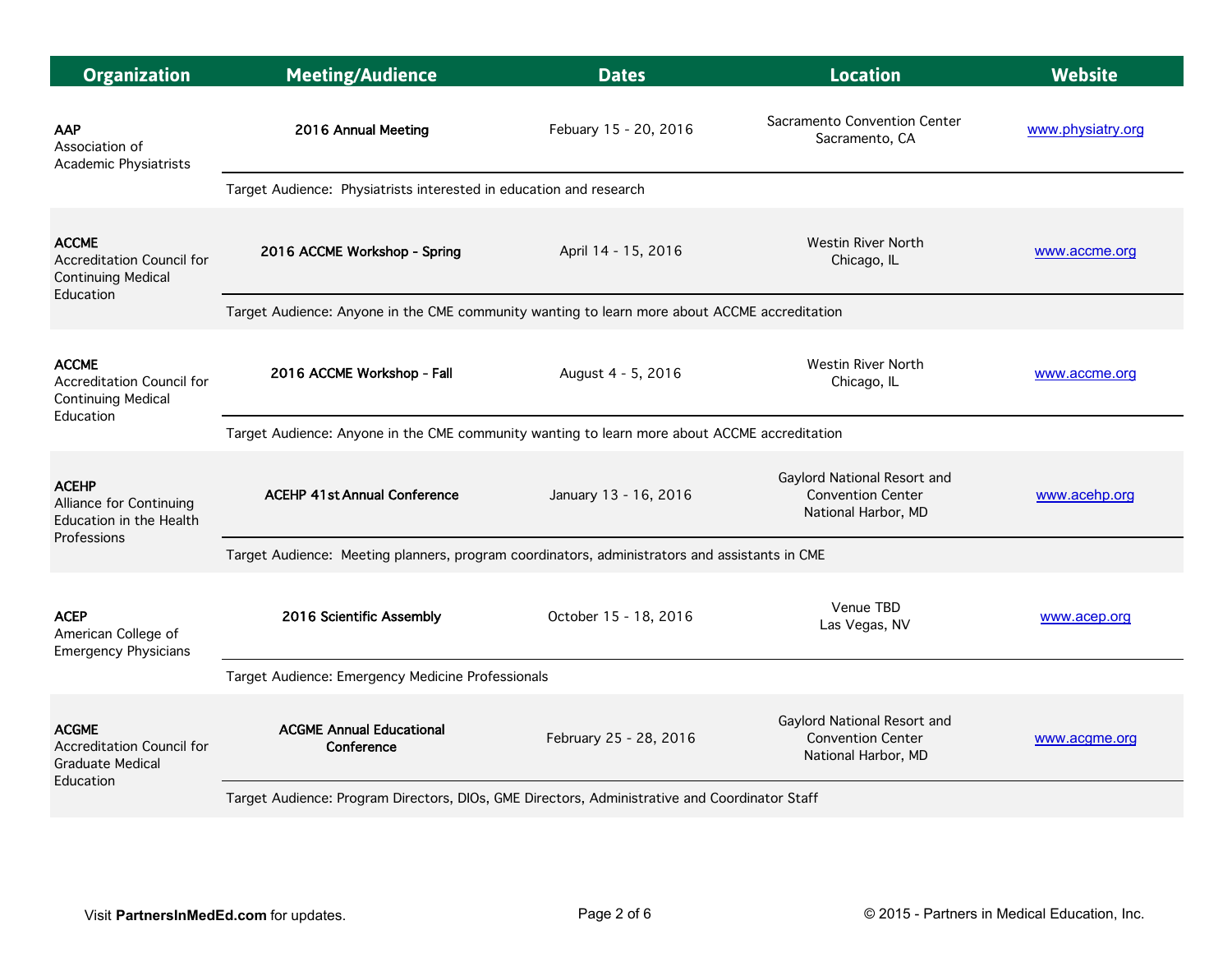| <b>Organization</b>                                                 | <b>Meeting/Audience</b>                                                                                                                            | <b>Dates</b>            | <b>Location</b>                                    | <b>Website</b>   |
|---------------------------------------------------------------------|----------------------------------------------------------------------------------------------------------------------------------------------------|-------------------------|----------------------------------------------------|------------------|
| <b>AHA</b><br>American Hospital<br>Association                      | 24th Annual Health Forum/<br><b>AHA Leadership Summit</b>                                                                                          | May 1 - 4, 2016         | Washington Hilton Hotel<br>Washington, DC          | www.aha.org      |
|                                                                     | Target Audience: CEOs, Administrators and System Executives, Board Members, Nursing Executives, Practitioners, Public Health and Community Leaders |                         |                                                    |                  |
| <b>AHME</b><br>Association for Hospital<br><b>Medical Education</b> | 2015 Educational Institute<br>60th Anniversary                                                                                                     | May 18 - 20, 2016       | Marriott Harbor Beach Resort<br>Ft. Lauderdale, FL | www.ahme.org     |
|                                                                     | Target Audience: DIOs, CAOs, Directors, Coordinators, and Administrators of Undergraduate, Graduate, and Continuing Medical Education              |                         |                                                    |                  |
| <b>AIAMC</b><br>Alliance of Independent<br>Academic Medical Centers | 2016 Annual Meeting                                                                                                                                | March 31- April 2, 2016 | Loews Ventana Canyon<br>Tucson, AZ                 | www.aiamc.org    |
|                                                                     | Target Audience: VPMAs, DMEs, ADMEs, CMOs                                                                                                          |                         |                                                    |                  |
| <b>AIM</b><br>Administrators of<br><b>Internal Medicine</b>         | 36th Annual AIM<br><b>Educational Conference</b><br>Academic Internal Medicine Week                                                                | October 8 - 10, 2015    | Atlanta Marriott Marquis<br>Atlanta, GA            | www.im.org/AIM   |
|                                                                     | Target Audience: Administrative Staff in Internal Medicine                                                                                         |                         |                                                    |                  |
| <b>AMA</b><br>American Medical<br>Association                       | AMA House of Delegates Annual Meeting                                                                                                              | June 11 - 15, 2016      | Hyatt Regency Chicago<br>Chicago, IL               | www.ama-assn.org |
|                                                                     | Target Audience: CME providers, pharmaceutical and device industry, regulating and accrediting organizations                                       |                         |                                                    |                  |
| <b>AMA</b><br><b>American Medical</b><br>Association                | AMA House of Delegates Interim Meeting                                                                                                             | November 12 - 15, 2016  | Walt Disney World Swan/Dolphin<br>Orlando, FL      | www.ama-assn.org |
|                                                                     | Target Audience: CME providers, pharmaceutical and device industry, regulating and accrediting organizations                                       |                         |                                                    |                  |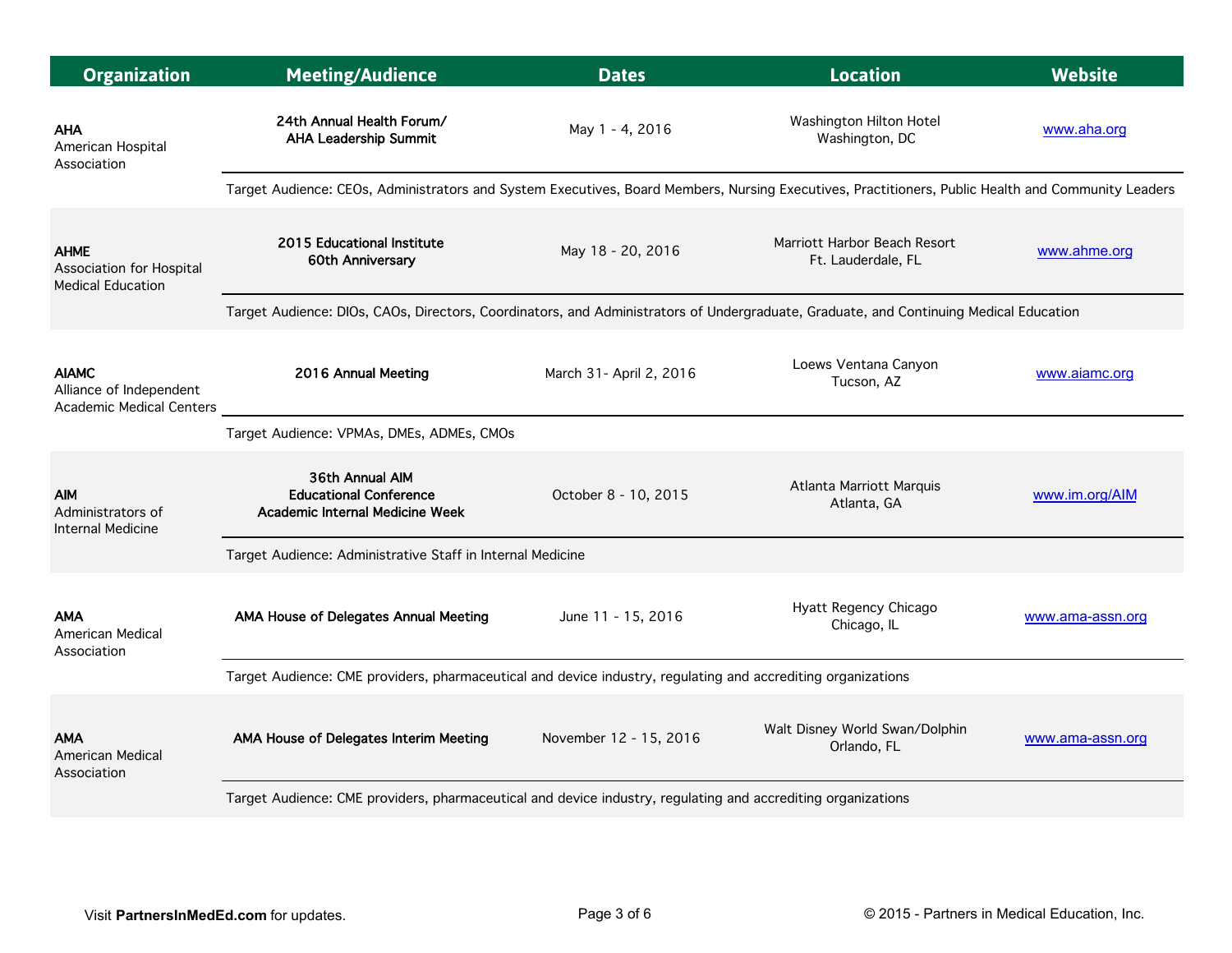| <b>Organization</b>                                                                | <b>Meeting/Audience</b>                                                  | <b>Dates</b>           | <b>Location</b>                                         | <b>Website</b>      |  |  |
|------------------------------------------------------------------------------------|--------------------------------------------------------------------------|------------------------|---------------------------------------------------------|---------------------|--|--|
| <b>AOA</b><br>American Osteopathic<br>Association                                  | 2016 Osteopathic Medical Conference                                      | January 7 - 8, 2016    | La Cantera Hill Contry Resort<br>iSan Antonio, TX       | www.osteopathic.org |  |  |
|                                                                                    | Target Audience: Osteopathic physicians                                  |                        |                                                         |                     |  |  |
| <b>AODME</b><br>Association for<br>Osteopathic Directors and                       | 2016 Annual Meeting                                                      | April 27 - 30, 2016    | <b>Hilton Hotel and Towers</b><br>Portland, OR          | www.aodme.org       |  |  |
| <b>Medical Educators</b>                                                           | Target Audience: Osteopathic Medical Educators                           |                        |                                                         |                     |  |  |
| <b>APDIM</b><br>Association for Program<br>Directors in Internal                   | 2016 APDIM Spring Conference                                             | April 17 - 21, 2016    | The Mirage<br>Las Vegas, NV                             | www.im.org          |  |  |
| Medicine                                                                           | Target Audience: Program Directors, Internal Medicine                    |                        |                                                         |                     |  |  |
| <b>APDS</b><br>Association of<br>Program Directors in<br>Surgery                   | 2016 Surgical Education Week                                             | April 12 - 16, 2016    | <b>Westin Copley Place</b><br>Boston, MA                | www.apds.org        |  |  |
|                                                                                    | Target Audience: Surgeons                                                |                        |                                                         |                     |  |  |
| <b>APGO</b><br>Association of Professors<br>of Gynecology and<br><b>Obstetrics</b> | 2016 CREOG and APGO<br><b>Annual Meeting</b>                             | March 2 - 5, 2016      | Hyatt Regency New Orleans<br>New Orleans, LA            | www.apgo.org        |  |  |
|                                                                                    | Target Audience: Residency Program Directors and Coordinators for OB/GYN |                        |                                                         |                     |  |  |
| <b>APM</b><br><b>Association of Professors</b><br>of Medicine                      | 2016 APM Winter Meeting                                                  | February 24 - 27, 2016 | <b>Belmond Charleston Place Hotel</b><br>Charleston, SC | www.im.org/APM      |  |  |
|                                                                                    | Target Audience: Internal Medicine Chairs and Appointed Leaders          |                        |                                                         |                     |  |  |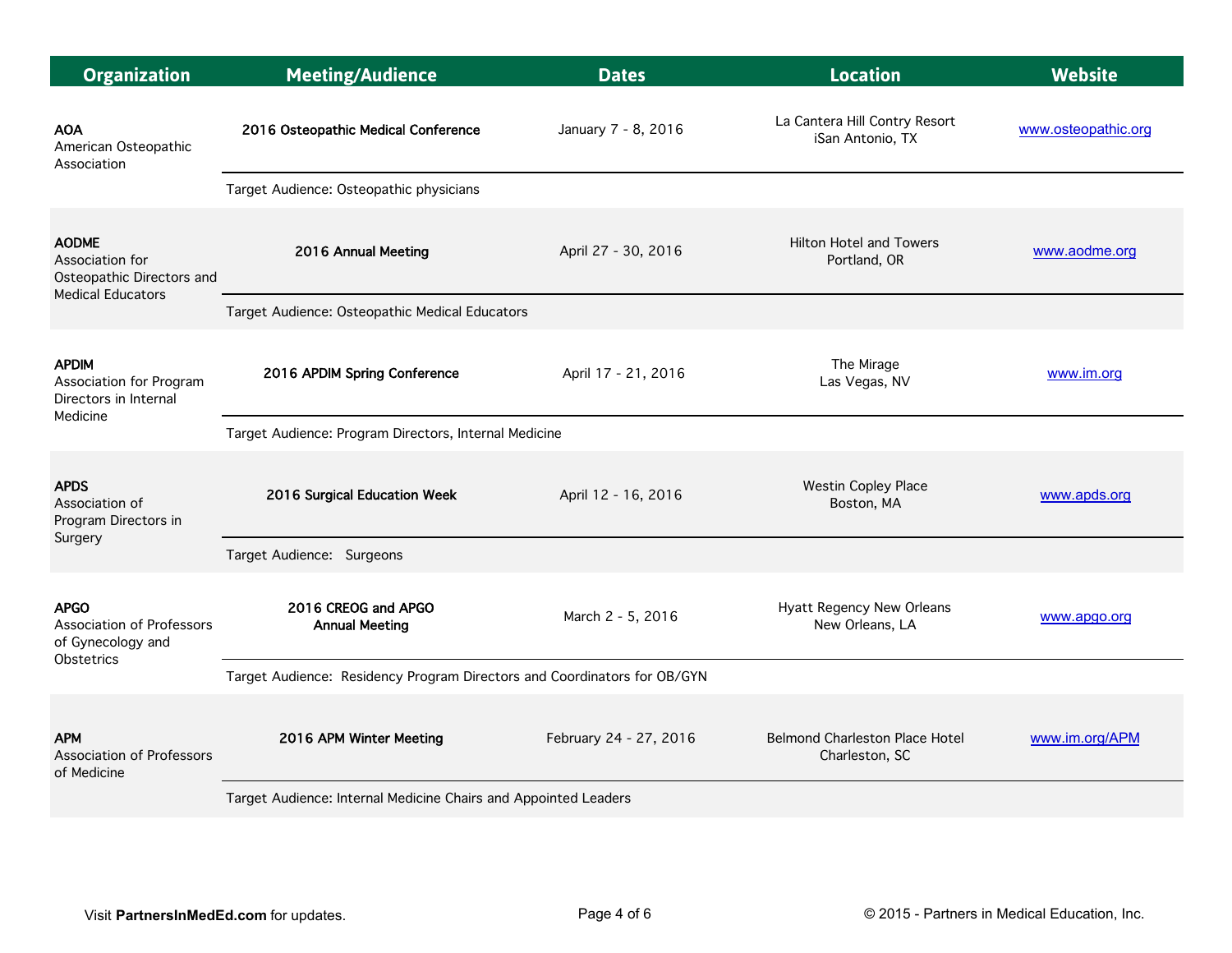| <b>Organization</b>                                                        | <b>Meeting/Audience</b>                                                                                                               | <b>Dates</b>             | <b>Location</b>                                            | <b>Website</b>      |  |  |
|----------------------------------------------------------------------------|---------------------------------------------------------------------------------------------------------------------------------------|--------------------------|------------------------------------------------------------|---------------------|--|--|
| <b>APPD</b><br>Association of Pediatric<br>Program Directors               | 2016 APPD Spring Meeting                                                                                                              | March 30 - April 2, 2016 | New Orleans Marriott<br>New Orleans, LA                    | www.appd.org        |  |  |
|                                                                            | Target Audience: Residency & Fellowship PDs, AssociatePDs, PCs, and Chief Residents; Clerkship Directors, Med-Peds Directors & Admins |                          |                                                            |                     |  |  |
| <b>APPD</b><br>Association of Pediatric<br>Program Directors               | 2016 APPD Fall Meeting                                                                                                                | September 22 - 24 2016   | Renaissance Arlington Capital View<br>Arlington, VA        | www.appd.org        |  |  |
|                                                                            | Target Audience: Residency & Fellowship PDs, Associate PDs, PCs, and Chief Residents                                                  |                          |                                                            |                     |  |  |
| <b>ARCOS</b><br>Association of Residency<br>Coordinators in                | 2016 ARCOS Conference                                                                                                                 | September 20 - 24, 2016  | Venue TBD<br>Orlando, FL                                   | www.arcosonline.org |  |  |
| Orthopaedic Surgery                                                        | Target Audience: Residency Coordinators for Orthopaedic Surgery Programs                                                              |                          |                                                            |                     |  |  |
| <b>ASA</b><br>American Society of<br>Anesthesiologists                     | 2016 Annual Meeting                                                                                                                   | October 22 - 26, 2016    | <b>McCormick Place</b><br>Chicago, IL                      | www.asahq.org       |  |  |
|                                                                            | Target Audience: Anesthesiology Professionals                                                                                         |                          |                                                            |                     |  |  |
| <b>ASIP</b><br>American Society for<br>Investigative Pathology             | 2016 Annual Meeting                                                                                                                   | April 2 - 6, 2016        | San Diego Convention Center<br>San Diego, CA               | www.asip.org        |  |  |
|                                                                            | Target Audience: Directors of Pathology Graduate Training Programs                                                                    |                          |                                                            |                     |  |  |
| <b>AUPO</b><br>Association of University<br>Professors of<br>Ophthalmology | 50th Annual Meeting                                                                                                                   | January 28 - 30, 2016    | Marriott Harbor Beach Resort and Spa<br>Ft. Lauderdale, FL | www.aupo.org        |  |  |
|                                                                            | Target Audience: Professors & Physicians of Ophthalmology                                                                             |                          |                                                            |                     |  |  |